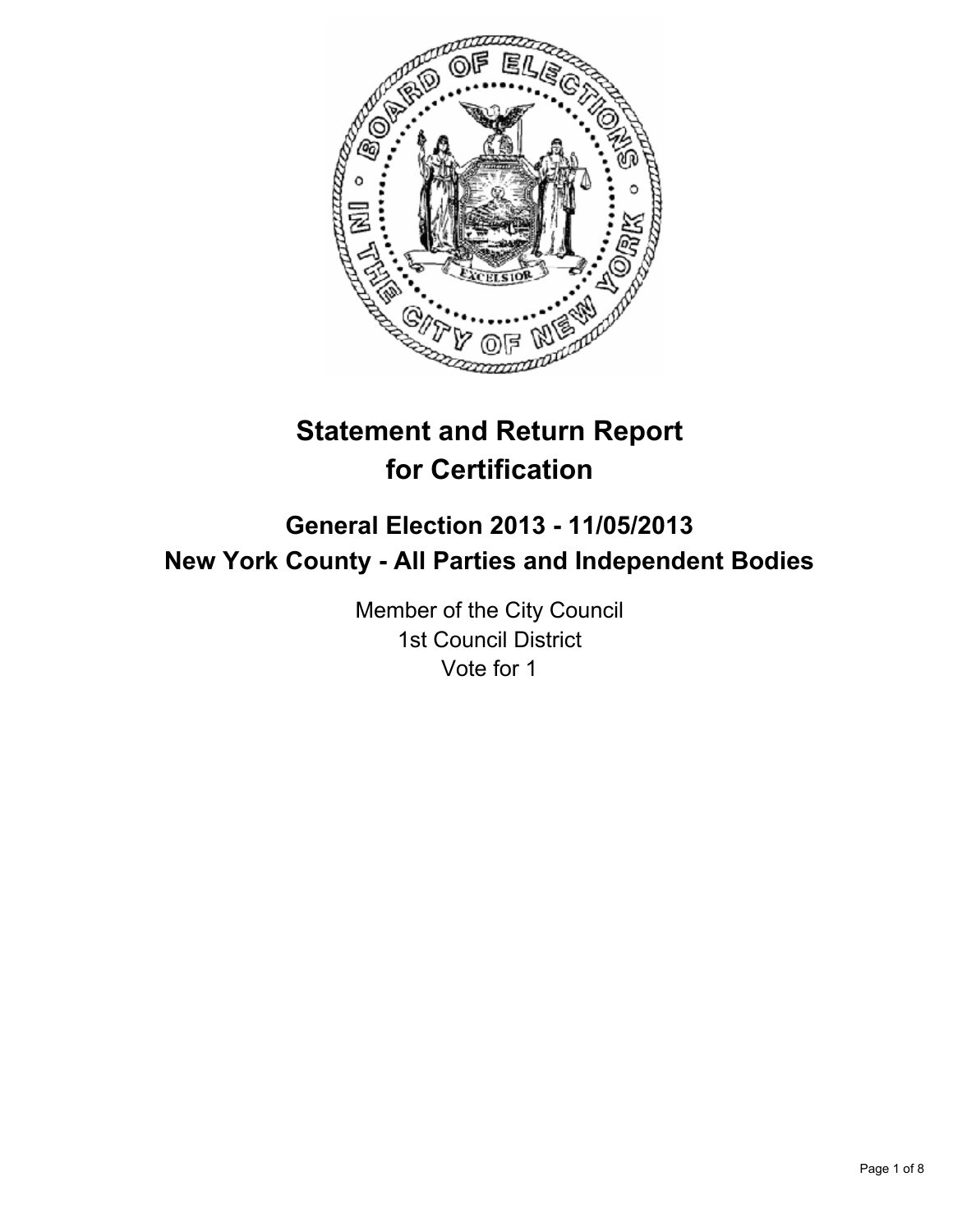

| PUBLIC COUNTER                                           | 14,205         |
|----------------------------------------------------------|----------------|
| <b>EMERGENCY</b>                                         | 0              |
| ABSENTEE/MILITARY<br><b>FEDERAL</b>                      | 294            |
|                                                          | 0              |
| SPECIAL PRESIDENTIAL                                     | 0              |
| AFFIDAVIT                                                | 167            |
| <b>Total Ballots</b>                                     | 14,666         |
| Less - Inapplicable Federal/Special Presidential Ballots | 0              |
| <b>Total Applicable Ballots</b>                          | 14,666         |
| MARGARET S. CHIN (DEMOCRATIC)                            | 10,647         |
| MARGARET S. CHIN (WORKING FAMILIES)                      | 717            |
| ADAM DISILVESTRO (WRITE-IN)                              | 1              |
| ALAN CARSON (WRITE-IN)                                   | 1              |
| <b>ASHER BUNDY (WRITE-IN)</b>                            | $\mathbf{1}$   |
| BILL WILLIAMS (WRITE-IN)                                 | 1              |
| CATHERINE MCVAY HUGHES (WRITE-IN)                        | 1              |
| CHRISTOPHER COLLINS (WRITE-IN)                           | 2              |
| D. JOSEPH MASSE (WRITE-IN)                               | 1              |
| DARIN ENG (WRITE-IN)                                     | 2              |
| DAVID HILLMAN (WRITE-IN)                                 | $\mathbf{1}$   |
| DAVID SQUADRON (WRITE-IN)                                | 1              |
| DENNIS RECCA (WRITE-IN)                                  | 1              |
| DEREK JETER (WRITE-IN)                                   | $\mathbf{1}$   |
| DIEM BOYD (WRITE-IN)                                     | 1              |
| HELENE JNANE (WRITE-IN)                                  | 1              |
| JAMES BAIONE (WRITE-IN)                                  | $\mathbf{1}$   |
| JEAMA ELLEN MOORE (WRITE-IN)                             | 1              |
| JENIFER RAJKUMAR (WRITE-IN)                              | 18             |
| JEREMY SCHIFFRES (WRITE-IN)                              | 1              |
| JOSH JAVITZ (WRITE-IN)                                   | 1              |
| JULIE MENIN (WRITE-IN)                                   | 1              |
| <b>JUSTIN LEIBLING (WRITE-IN)</b>                        | 1              |
| <b>KRISTEN PERSON (WRITE-IN)</b>                         | 1              |
| LACEY NELSON (WRITE-IN)                                  | 1              |
| LORA MELONE (WRITE-IN)                                   | 1              |
| MATT MORRIS (WRITE-IN)                                   | 1              |
| MICHAEL BLOOMBERG (WRITE-IN)                             | 2              |
| MICHAEL HALPERT (WRITE-IN)                               | 1              |
| MIKE HOWARD BILLER (WRITE-IN)                            | 2              |
| NOELESH SHAH (WRITE-IN)                                  | 2              |
| RAHAL KUMAR (WRITE-IN)                                   | $\mathbf{1}$   |
| RO SHEPTZ (WRITE-IN)                                     | 1              |
| ROBERTO TORRES JR (WRITE-IN)                             | 2              |
| RON R. MILLER (WRITE-IN)                                 | 1              |
| SAL FRAGLIOSSI (WRITE-IN)                                | $\overline{2}$ |
| SHARON GURDEN (WRITE-IN)                                 | 1              |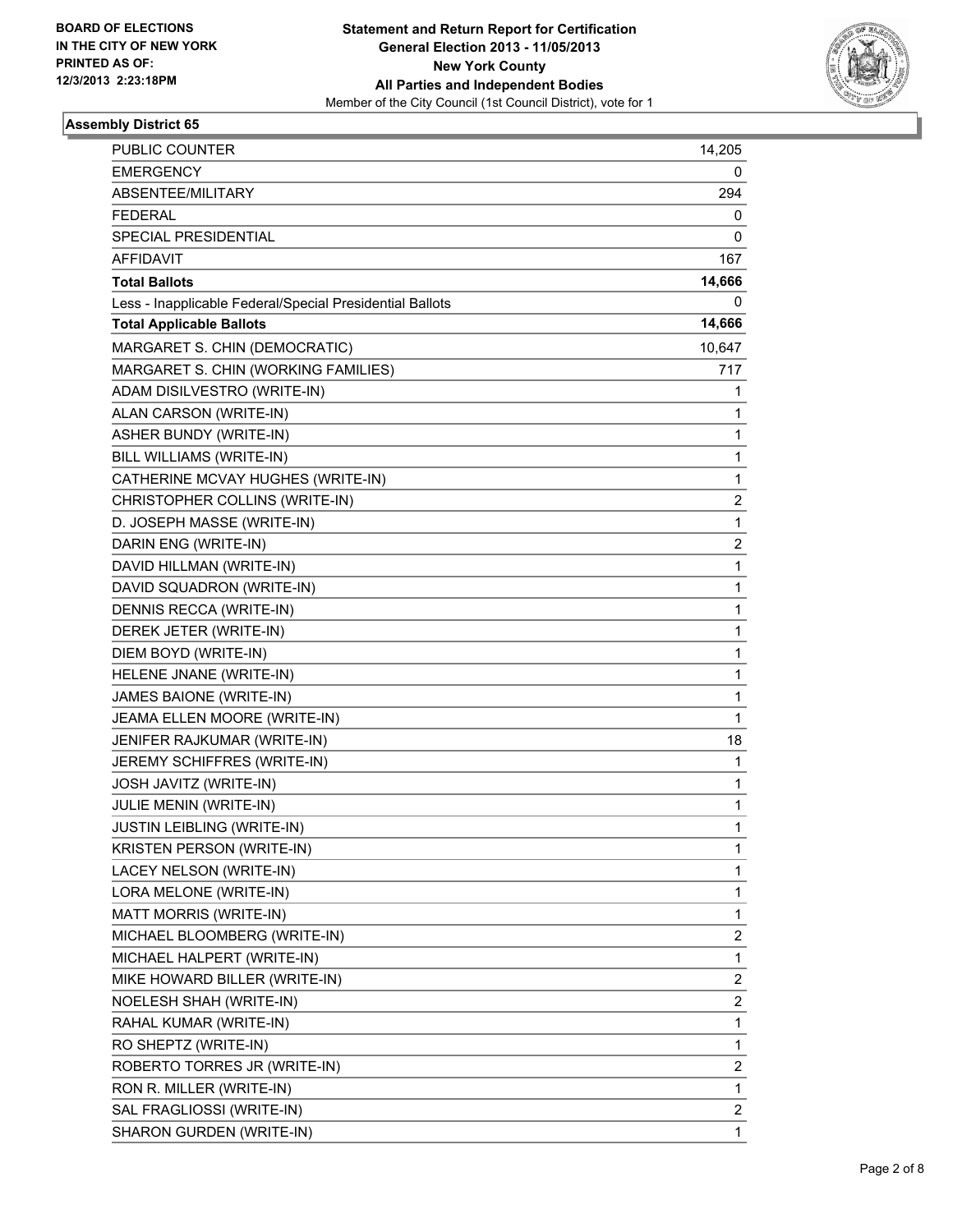

| STEVE HOLT (WRITE-IN)              | 2      |
|------------------------------------|--------|
| STEVEN AZO MICHELS (WRITE-IN)      |        |
| TIMOTHY WHITE (WRITE-IN)           |        |
| TISA LAPADULA (WRITE-IN)           | 4      |
| UNATTRIBUTABLE WRITE-IN (WRITE-IN) | 47     |
| ZAGROS AHMADI (WRITE-IN)           |        |
| ZOE RUTSKY (WRITE-IN)              |        |
| <b>Total Votes</b>                 | 11,480 |
| Unrecorded                         | 3,186  |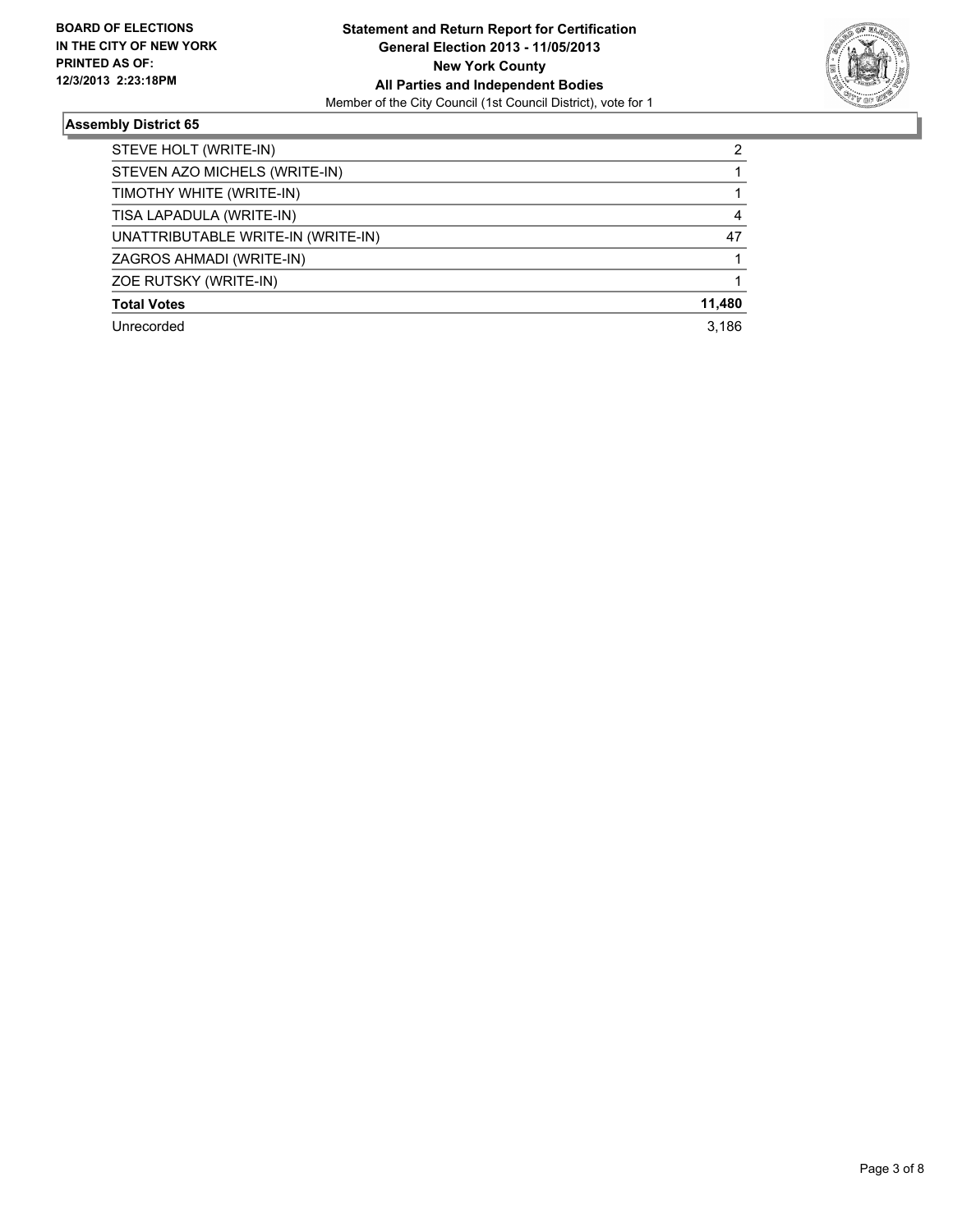

| PUBLIC COUNTER                                           | 7,426                   |
|----------------------------------------------------------|-------------------------|
| <b>EMERGENCY</b>                                         | 1                       |
| ABSENTEE/MILITARY                                        | 298                     |
| <b>FEDERAL</b>                                           | 0                       |
| SPECIAL PRESIDENTIAL                                     | 0                       |
| AFFIDAVIT                                                | 109                     |
| <b>Total Ballots</b>                                     | 7,834                   |
| Less - Inapplicable Federal/Special Presidential Ballots | 0                       |
| <b>Total Applicable Ballots</b>                          | 7,834                   |
| MARGARET S. CHIN (DEMOCRATIC)                            | 5,126                   |
| MARGARET S. CHIN (WORKING FAMILIES)                      | 486                     |
| ADAM MULITZ (WRITE-IN)                                   | 1                       |
| ALAN GERSON (WRITE-IN)                                   | 2                       |
| ANDREW BERMAN (WRITE-IN)                                 | $\overline{\mathbf{c}}$ |
| BENNIE JOHNSON (WRITE-IN)                                | 1                       |
| <b>BOB REHDER (WRITE-IN)</b>                             | 1                       |
| <b>BOB TOWNEY (WRITE-IN)</b>                             | 1                       |
| BRADFORD GEZ (WRITE-IN)                                  | 1                       |
| BRIAN DAVID MONNEY (WRITE-IN)                            | 1                       |
| BRYAN BASKIN (WRITE-IN)                                  | 1                       |
| CARMELA PIAZZA (WRITE-IN)                                | 1                       |
| CAROL A. HERLIHY (WRITE-IN)                              | 1                       |
| CHRIS HALL (WRITE-IN)                                    | 1                       |
| CHRISTOPTER MONACO (WRITE-IN)                            | 1                       |
| DOUGLAS DUNN (WRITE-IN)                                  | 1                       |
| ELI SENOR (WRITE-IN)                                     | 1                       |
| ELLEN JAFFE (WRITE-IN)                                   | 1                       |
| FAITH COLISH (WRITE-IN)                                  | 1                       |
| <b>GARY BELKIN (WRITE-IN)</b>                            | 2                       |
| <b>GENIA WILKES (WRITE-IN)</b>                           | 1                       |
| <b>GWEN AKIN (WRITE-IN)</b>                              | 1                       |
| HAROLD DONEHUE (WRITE-IN)                                | 1                       |
| JEFF KATZ (WRITE-IN)                                     | 1                       |
| JENIFER RAJKUMAR (WRITE-IN)                              | 15                      |
| JENIFER RAJPURA (WRITE-IN)                               | 1                       |
| JENNIFER LAPIN (WRITE-IN)                                | 1                       |
| JERROLD ZIMAN (WRITE-IN)                                 | 1                       |
| JOAN SHAPIRO (WRITE-IN)                                  | 1                       |
| JOEL REDFIELD (WRITE-IN)                                 | 1                       |
| JOHN KRUTY (WRITE-IN)                                    | 1                       |
| JOHN STEWART (WRITE-IN)                                  | 1                       |
| JON STEWARD (WRITE-IN)                                   | 1                       |
| KEITH HERNANDEZ (WRITE-IN)                               | 1                       |
| KEN ROGERS (WRITE-IN)                                    | 1                       |
| KENNETH BERNSTEIN (WRITE-IN)                             | 2                       |
| KENNY POWERS (WRITE-IN)                                  | 1                       |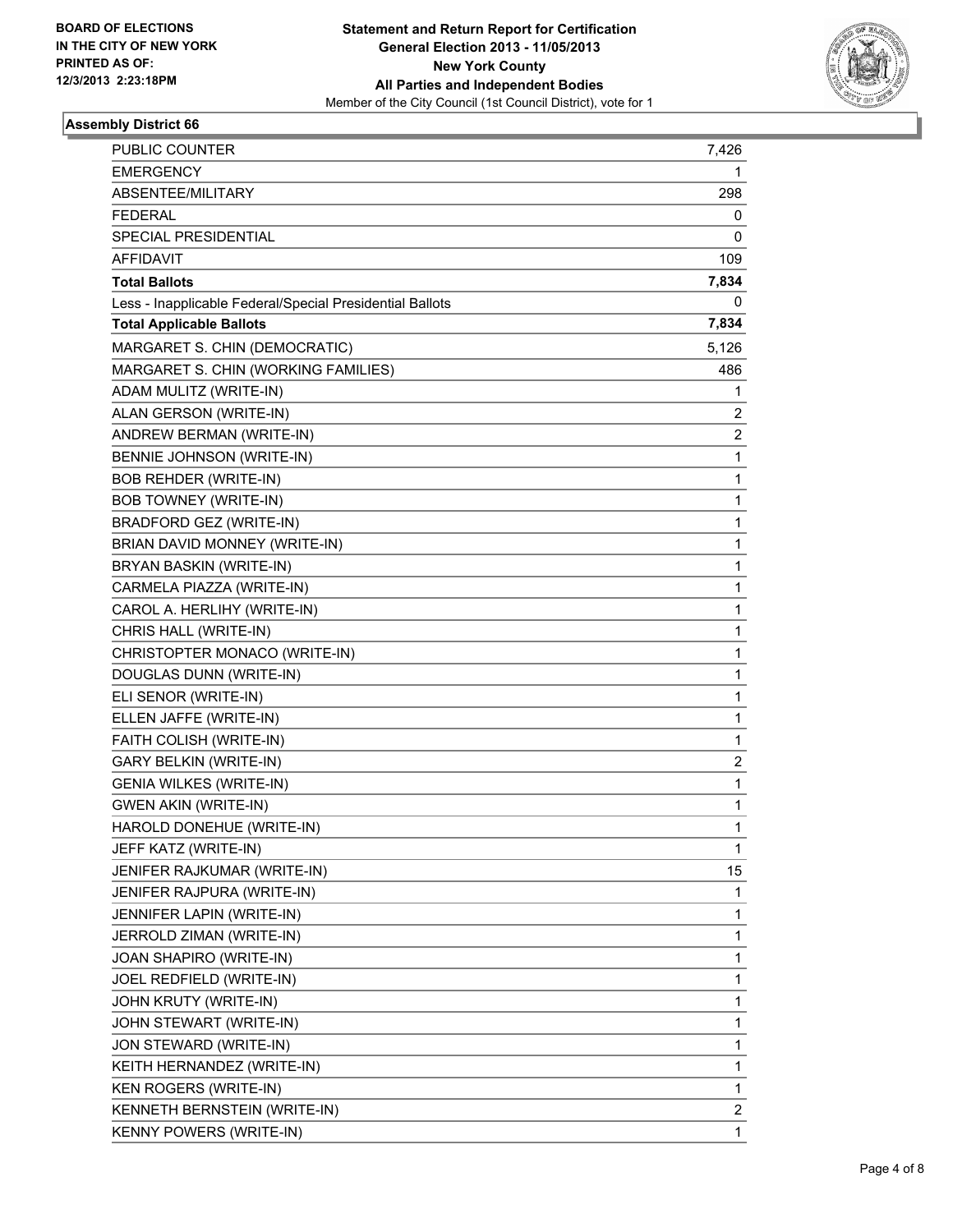

| KOX WHITEY (WRITE-IN)              | 1     |
|------------------------------------|-------|
| LARRY GOSBERG (WRITE-IN)           | 1     |
| LARRY SLOMAN (WRITE-IN)            | 2     |
| MERLIN MILLER (WRITE-IN)           | 1     |
| MICHAEL GORUN (WRITE-IN)           | 1     |
| OSWALD JULES (WRITE-IN)            | 1     |
| PAMELA WALTER (WRITE-IN)           | 1     |
| PETE SEAJER (WRITE-IN)             | 1     |
| PETER DAVIES (WRITE-IN)            | 1     |
| SARAH DIN HOFER (WRITE-IN)         | 1     |
| SEAN SWEENEY (WRITE-IN)            | 2     |
| SHANON TYREE (WRITE-IN)            | 1     |
| SOPHIE GARSON (WRITE-IN)           | 1     |
| THOMAS DUANE (WRITE-IN)            | 1     |
| UNATTRIBUTABLE WRITE-IN (WRITE-IN) | 58    |
| VALENE KRISTIAN (WRITE-IN)         |       |
| WALT WHITMEN (WRITE-IN)            | 1     |
| WILLIAM GRANT (WRITE-IN)           | 1     |
| YETTA KURLAND (WRITE-IN)           | 1     |
| <b>Total Votes</b>                 | 5,743 |
| Unrecorded                         | 2,091 |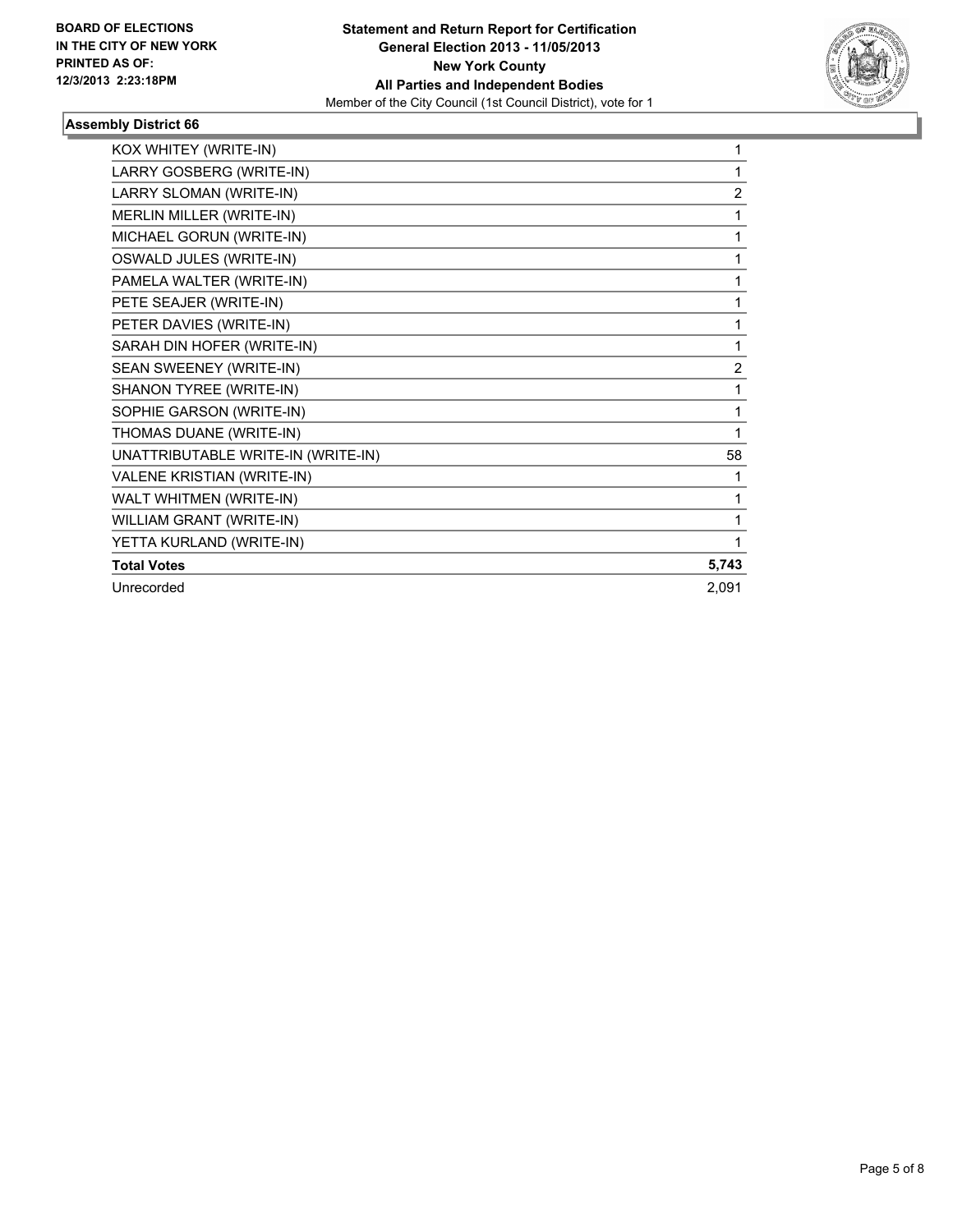

#### **Total for Member of the City Council (1st Council District) - New York County**

| PUBLIC COUNTER                                           | 21,631         |
|----------------------------------------------------------|----------------|
| <b>EMERGENCY</b>                                         | 1              |
| ABSENTEE/MILITARY                                        | 592            |
| <b>FEDERAL</b>                                           | 0              |
| <b>SPECIAL PRESIDENTIAL</b>                              | 0              |
| AFFIDAVIT                                                | 276            |
| <b>Total Ballots</b>                                     | 22,500         |
| Less - Inapplicable Federal/Special Presidential Ballots | 0              |
| <b>Total Applicable Ballots</b>                          | 22,500         |
| MARGARET S. CHIN (DEMOCRATIC)                            | 15,773         |
| MARGARET S. CHIN (WORKING FAMILIES)                      | 1,203          |
| ADAM DISILVESTRO (WRITE-IN)                              | 1              |
| ADAM MULITZ (WRITE-IN)                                   | 1              |
| ALAN CARSON (WRITE-IN)                                   | 1              |
| ALAN GERSON (WRITE-IN)                                   | 2              |
| ANDREW BERMAN (WRITE-IN)                                 | $\overline{c}$ |
| ASHER BUNDY (WRITE-IN)                                   | 1              |
| BENNIE JOHNSON (WRITE-IN)                                | 1              |
| BILL WILLIAMS (WRITE-IN)                                 | 1              |
| <b>BOB REHDER (WRITE-IN)</b>                             | 1              |
| <b>BOB TOWNEY (WRITE-IN)</b>                             | 1              |
| BRADFORD GEZ (WRITE-IN)                                  | 1              |
| BRIAN DAVID MONNEY (WRITE-IN)                            | 1              |
| BRYAN BASKIN (WRITE-IN)                                  | 1              |
| CARMELA PIAZZA (WRITE-IN)                                | 1              |
| CAROL A. HERLIHY (WRITE-IN)                              | 1              |
| CATHERINE MCVAY HUGHES (WRITE-IN)                        | 1              |
| CHRIS HALL (WRITE-IN)                                    | 1              |
| CHRISTOPHER COLLINS (WRITE-IN)                           | 2              |
| CHRISTOPTER MONACO (WRITE-IN)                            | 1              |
| D. JOSEPH MASSE (WRITE-IN)                               | 1              |
| DARIN ENG (WRITE-IN)                                     | $\overline{2}$ |
| DAVID HILLMAN (WRITE-IN)                                 | 1              |
| DAVID SQUADRON (WRITE-IN)                                | 1              |
| DENNIS RECCA (WRITE-IN)                                  | 1              |
| DEREK JETER (WRITE-IN)                                   | 1              |
| DIEM BOYD (WRITE-IN)                                     | 1              |
| DOUGLAS DUNN (WRITE-IN)                                  | 1              |
| ELI SENOR (WRITE-IN)                                     | 1              |
| ELLEN JAFFE (WRITE-IN)                                   | 1              |
| FAITH COLISH (WRITE-IN)                                  | 1              |
| <b>GARY BELKIN (WRITE-IN)</b>                            | 2              |
| GENIA WILKES (WRITE-IN)                                  | 1              |
| <b>GWEN AKIN (WRITE-IN)</b>                              | 1              |
| HAROLD DONEHUE (WRITE-IN)                                | 1              |
| HELENE JNANE (WRITE-IN)                                  | 1              |
|                                                          |                |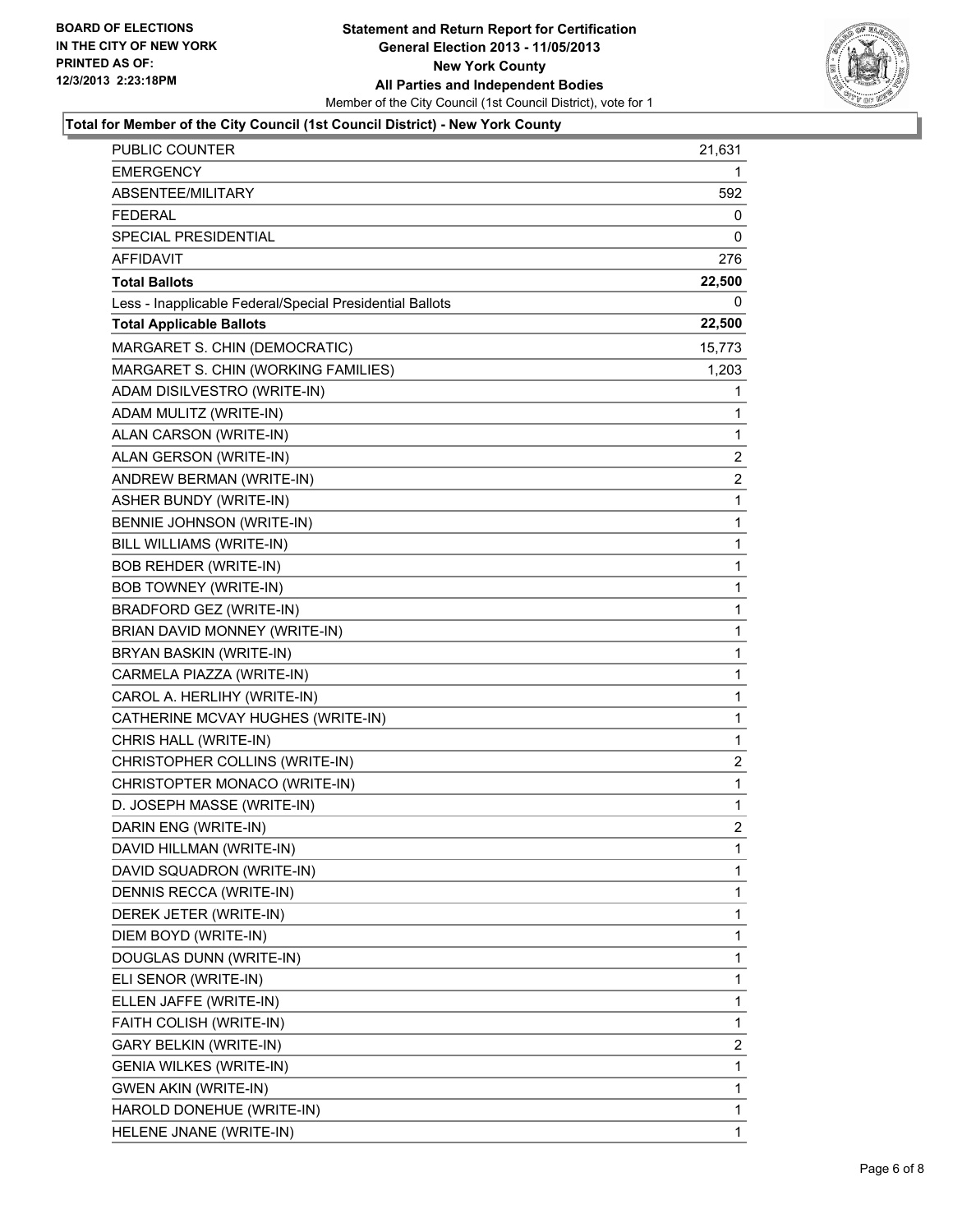

#### **Total for Member of the City Council (1st Council District) - New York County**

| JAMES BAIONE (WRITE-IN)        | 1              |
|--------------------------------|----------------|
| JEAMA ELLEN MOORE (WRITE-IN)   | 1              |
| JEFF KATZ (WRITE-IN)           | 1              |
| JENIFER RAJKUMAR (WRITE-IN)    | 33             |
| JENIFER RAJPURA (WRITE-IN)     | 1              |
| JENNIFER LAPIN (WRITE-IN)      | 1              |
| JEREMY SCHIFFRES (WRITE-IN)    | 1              |
| JERROLD ZIMAN (WRITE-IN)       | 1              |
| JOAN SHAPIRO (WRITE-IN)        | 1              |
| JOEL REDFIELD (WRITE-IN)       | 1              |
| JOHN KRUTY (WRITE-IN)          | 1              |
| JOHN STEWART (WRITE-IN)        | 1              |
| JON STEWARD (WRITE-IN)         | 1              |
| JOSH JAVITZ (WRITE-IN)         | 1              |
| JULIE MENIN (WRITE-IN)         | 1              |
| JUSTIN LEIBLING (WRITE-IN)     | 1              |
| KEITH HERNANDEZ (WRITE-IN)     | 1              |
| KEN ROGERS (WRITE-IN)          | 1              |
| KENNETH BERNSTEIN (WRITE-IN)   | $\mathbf{2}$   |
| <b>KENNY POWERS (WRITE-IN)</b> | 1              |
| KOX WHITEY (WRITE-IN)          | 1              |
| KRISTEN PERSON (WRITE-IN)      | 1              |
| LACEY NELSON (WRITE-IN)        | 1              |
| LARRY GOSBERG (WRITE-IN)       | 1              |
| LARRY SLOMAN (WRITE-IN)        | $\mathbf{2}$   |
| LORA MELONE (WRITE-IN)         | 1              |
| MATT MORRIS (WRITE-IN)         | 1              |
| MERLIN MILLER (WRITE-IN)       | 1              |
| MICHAEL BLOOMBERG (WRITE-IN)   | $\overline{c}$ |
| MICHAEL GORUN (WRITE-IN)       | 1              |
| MICHAEL HALPERT (WRITE-IN)     | 1              |
| MIKE HOWARD BILLER (WRITE-IN)  | $\overline{c}$ |
| NOELESH SHAH (WRITE-IN)        | 2              |
| OSWALD JULES (WRITE-IN)        | 1              |
| PAMELA WALTER (WRITE-IN)       | 1              |
| PETE SEAJER (WRITE-IN)         | 1              |
| PETER DAVIES (WRITE-IN)        | 1              |
| RAHAL KUMAR (WRITE-IN)         | 1              |
| RO SHEPTZ (WRITE-IN)           | 1              |
| ROBERTO TORRES JR (WRITE-IN)   | $\overline{2}$ |
| RON R. MILLER (WRITE-IN)       | 1              |
| SAL FRAGLIOSSI (WRITE-IN)      | 2              |
| SARAH DIN HOFER (WRITE-IN)     | 1              |
| SEAN SWEENEY (WRITE-IN)        | 2              |
| SHANON TYREE (WRITE-IN)        | 1              |
| SHARON GURDEN (WRITE-IN)       | 1              |